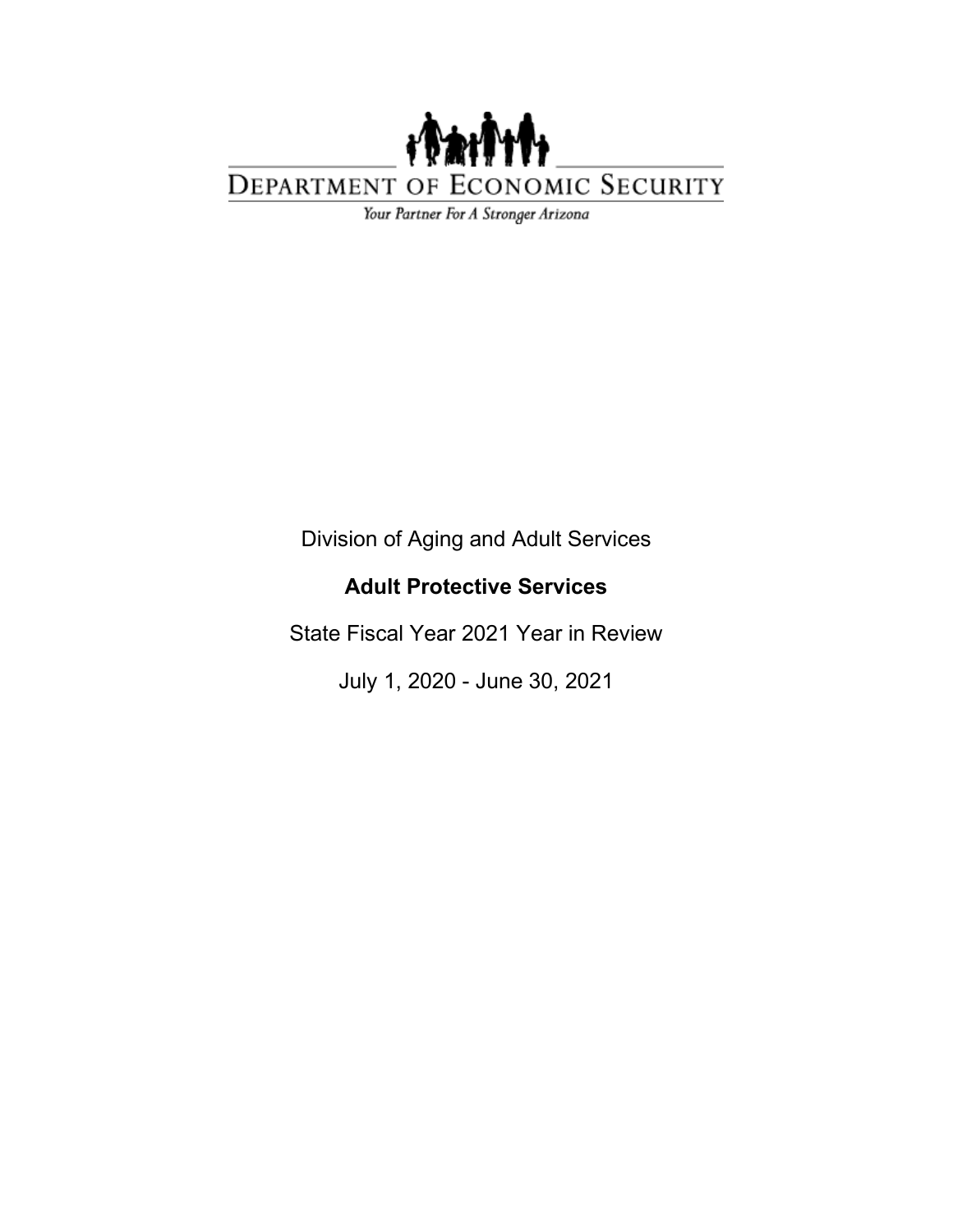### Table of Contents

| <b>Adult Protective Services (APS) Year in Review</b>                                                                                                                                                                                                                                                          | $\overline{2}$                                                         |
|----------------------------------------------------------------------------------------------------------------------------------------------------------------------------------------------------------------------------------------------------------------------------------------------------------------|------------------------------------------------------------------------|
| <b>Statutory Authority</b>                                                                                                                                                                                                                                                                                     | $\overline{2}$                                                         |
| <b>Guiding Values and Principles</b>                                                                                                                                                                                                                                                                           | $\overline{2}$                                                         |
| <b>APS Action Plan Accomplishments</b><br>Develop a Social Services Rapid Response Team<br><b>Cross-Training Among State Agencies</b><br>Legislative Recommendations<br><b>APS Recruitment and Retention</b><br>Outreach and Education/Community Engagement<br>Data Dashboard/Data Sharing Opportunities       | 3<br>3<br>3<br>$\overline{4}$<br>4<br>5<br>5                           |
| <b>COVID-19: Impact on the APS Program</b>                                                                                                                                                                                                                                                                     | 5                                                                      |
| <b>Reports and Caseload</b>                                                                                                                                                                                                                                                                                    | 6                                                                      |
| <b>Administration for Community Living (ACL) Grant Awards</b><br>ACL Grant - APS Data System Replacement<br><b>ACL Grant for Enhanced Investigations</b><br><b>NAPSA Certification</b><br><b>Supervisor Training</b><br><b>Supervisor Mentoring Program</b><br>New Investigator Training and Onboarding (NITO) | $\overline{7}$<br>$\overline{7}$<br>$\overline{7}$<br>8<br>8<br>9<br>9 |
| <b>More Information</b>                                                                                                                                                                                                                                                                                        | 9                                                                      |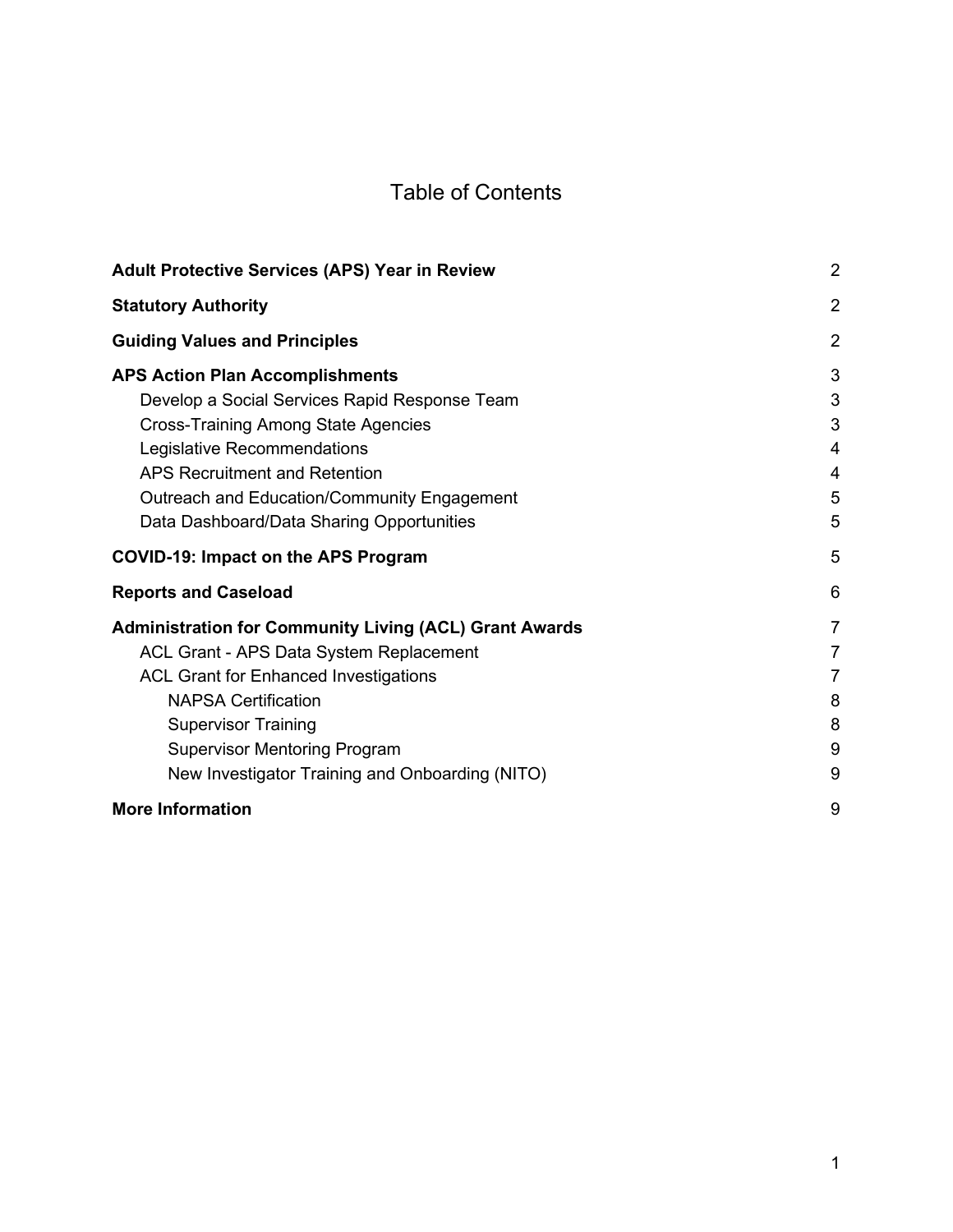## <span id="page-2-0"></span>Adult Protective Services Year in Review

The State Fiscal Year (SFY) 2021 Adult Protective Services (APS) Year In Review Report provides a summary of accomplishments throughout the year, including the response to the Coronavirus (COVID-19) Pandemic.

## <span id="page-2-1"></span>Statutory Authority

In 1980, the Arizona Legislature enacted the APS Act to protect vulnerable adults 18 years of age or older from abuse, neglect, and exploitation (Arizona Revised Statutes [A.R.S.] §§ 46-451 through 46-474). A vulnerable adult is defined as an individual age 18 and older, who is unable to protect themselves due to a physical or mental impairment (A.R.S. § 46-451[11]), or who a court has deemed incapacitated (A.R.S. § 14-5101[3]).

# <span id="page-2-2"></span>Guiding Values and Principles

APS Mission: Inspire hope with vulnerable adults by engaging and partnering with the individual, family, and community to ensure their self-determination, safety, independence, and highest quality of life.

APS Vision: Arizona's vulnerable adults thriving free from abuse, neglect, and exploitation.

The Arizona APS Program is a member of the National Adult Protective Services Association (NAPSA), a national non-profit 501(c)(3) with members from all 50 states. NAPSA provides an opportunity for APS Programs to share information, solve problems, and improve vulnerable adult maltreatment response. As a component of their Code of Ethics,<sup>[1](#page-2-3)</sup> NAPSA provides the guiding value of APS Programs, which states: "Every action taken by APS must balance the duty to protect the safety of the vulnerable adult with the adult's right to self-determination."

The Arizona APS Program aligns with additional components of NAPSA's Code of Ethics, including NAPSA's Principles and Practice Guidelines, and uses them to guide and inform its policies, procedures, and practices.

NAPSA's Principles:

- Adults have the right to be safe;
- Adults retain all their civil and constitutional rights, e.g. the right to live their lives as they wish, manage their own finances, enter into contracts, marry, etc. unless a court adjudicates otherwise;
- Adults have the right to make decisions that do not conform with societal norms as long as these decisions do not harm others; and
- Adults have the right to accept or refuse services.

Some Practice Guidelines for APS workers include, but are not limited to the following:

• Recognize that the interests of the adult are the first concern of any intervention;

<span id="page-2-3"></span><sup>1</sup> NAPSA (or APS) Code of Ethics - <https://www.napsa-now.org/about-napsa/code-of-ethics/>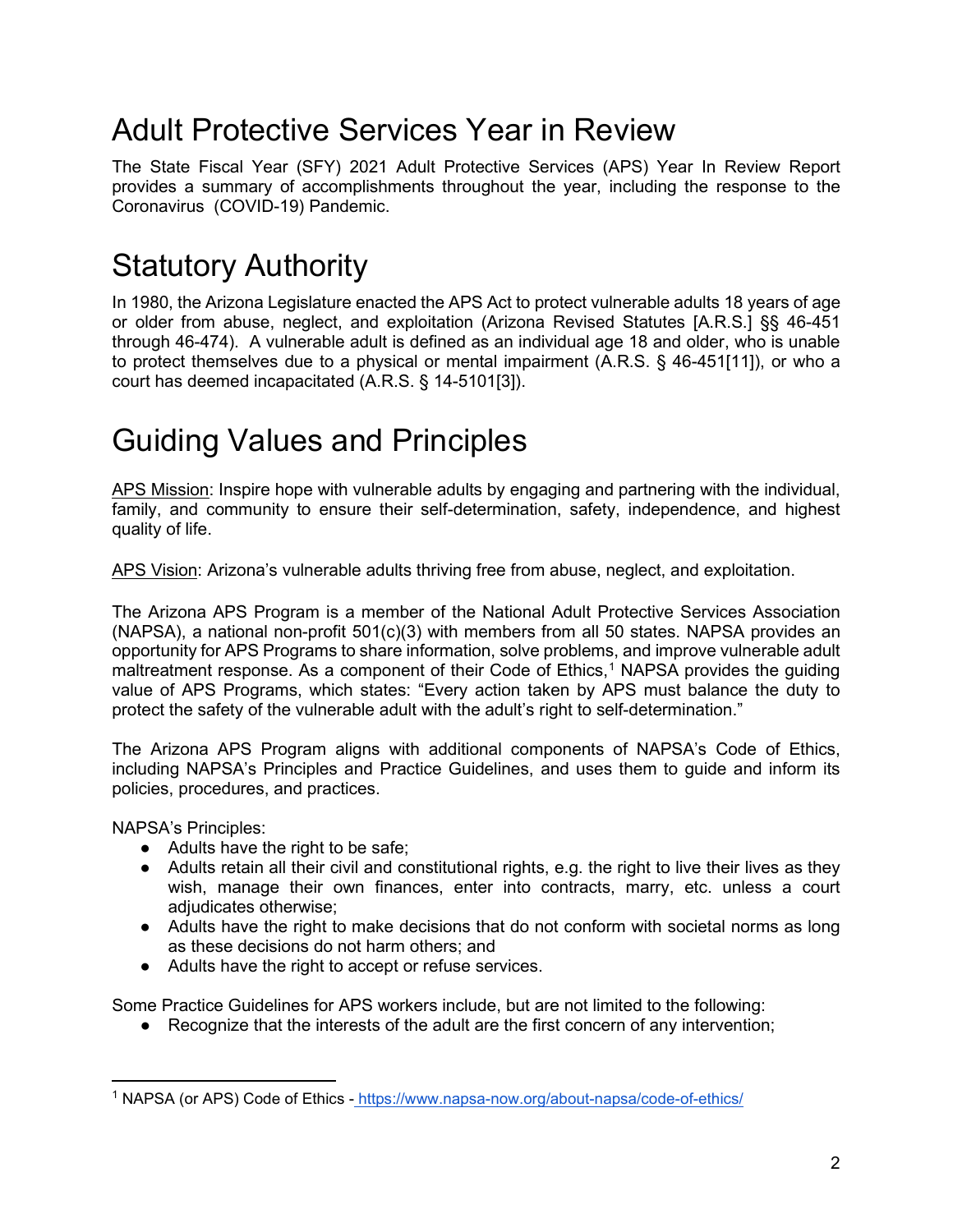- Focus on case planning that maximizes the vulnerable adult's independence and choice to the extent possible based on the adult's capacity;
- Avoid imposing personal values on others; and
- Use the least restrictive services first whenever possible community-based services rather than institutionally based services.

# <span id="page-3-0"></span>APS Action Plan Accomplishments

In March of SFY [2](#page-3-3)020, an APS Action Plan<sup>2</sup> was released in response to recommendations from the Abuse and Neglect Prevention Task Force, the Arizona Executive Order 2019-03 issued by Governor Douglas A. Ducey relating to enhanced protections for individuals with disabilities, and feedback from a community stakeholder meeting hosted by APS and the Arizona Department of Health Services that included vulnerable individuals, their families, and the organizations that support them. The APS Action Plan outlines strategies and actions to strengthen the Arizona APS Program.

During SFY 2021, the APS Program continued efforts to implement strategies outlined in the APS Action Plan.

#### <span id="page-3-1"></span>Develop a Social Services Rapid Response Team

In response to recommendations concerning the investigation of self-neglect reports, the APS Program was restructured to include units with investigators dedicated to responding to reports of self-neglect. APS provided specialized self-neglect training through NAPSA to APS investigators and supervisors in these units. In SFY 2021, 22 APS investigators and supervisors completed the NAPSA training curriculum. APS plans to introduce this material into the New Investigator Training curriculum in SFY 2022 to ensure that all new investigators receive this comprehensive training.

### <span id="page-3-2"></span>Cross-Training Between State Agencies

APS, in partnership with NAPSA, assembled a project team to develop and deliver training to individuals mandated to report vulnerable adult maltreatment. The project consisted of three primary deliverables: Computer-Based Training (CBT) for mandated reporters which is available to the [public,](https://des.az.gov/services/basic-needs/adult-protective-services-aps/training-education-and-outreach) an APS Awareness Presentation, and enhancements to the current website that include comprehensive resources for mandated reporters and their employers.

A full-time Community Outreach Coordinator was hired in November of 2020 to provide presentations to community partners. Community outreach activities included sharing the presentation, "Arizona APS: Working Together to Protect Arizona's Vulnerable Adults" to various groups across the State.

APS provided the presentation to the Arizona Peace Officers Standards and Training Board, to the Arizona Prosecuting Attorneys Advisory Council, and to the staff of the Arizona Health Care Cost Containment System (AHCCCS), including 100 case management staff, 96 members of the leadership team, and to AHCCCS community partners via a town hall meeting.

<span id="page-3-3"></span><sup>&</sup>lt;sup>2</sup> APSAction Plan - March 2020<https://www.azdhs.gov/director/index.php#aps-stakeholders>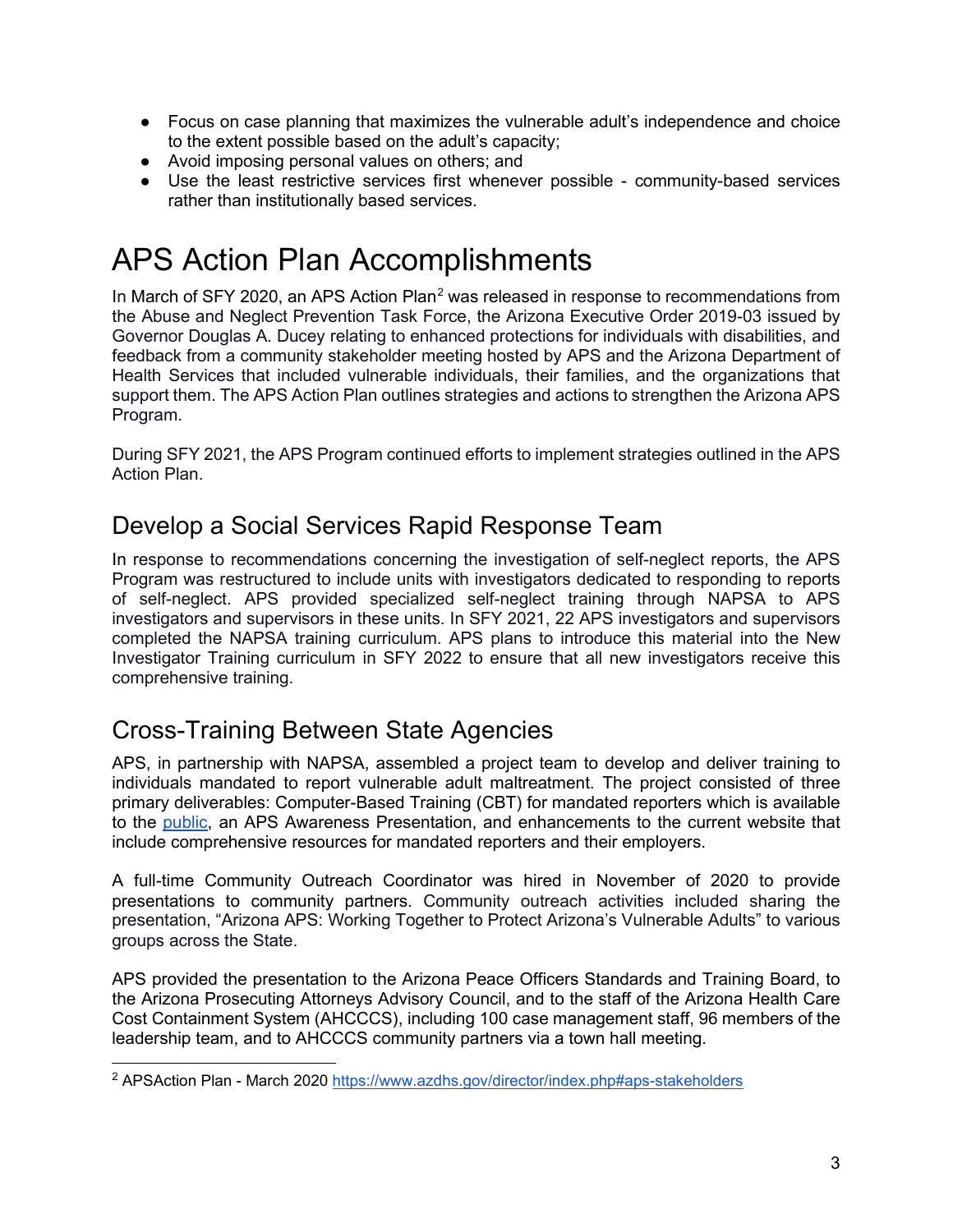Twenty-eight presentations have been provided to the following:

- Area Agencies on Aging;
- Fire Departments;
- a variety of medical health professionals across the state; and
- The Arizona Department of Economic Security (ADES) Program staff in other areas who work with vulnerable adults.
	- Division of Developmental Disabilities (DDD): 418 Support Coordinators; and
	- Division of Employment and Rehabilitation Services (DERS), Vocational Rehabilitation program: 86 Counselors.

#### <span id="page-4-0"></span>Legislative Recommendations

Significant legislation to protect vulnerable adults went into effect during SFY 2021 with the enactment of Laws 2021, Chapter 350 on May 10, 2021. The bill expanded the types of professionals mandated to report abuse, neglect, and exploitation of a vulnerable adult by adding 'health professional,' as defined in A.R.S. § 32-3201. Among those added were health professionals licensed in Arizona, including chiropractors, dentists, behavioral health professionals, veterinarians, naturopathic physicians, physician assistants, physical therapists, athletic trainers, and massage therapists.

#### <span id="page-4-1"></span>APS Recruitment and Retention

At the start of SFY 2020, APS deployed a number of retention strategies. Position descriptions, job announcements and qualification requirements were revised to attract new talent. A [recruitment video](https://des.az.gov/services/basic-needs/adult-protective-services/report-adult-abuse) was also created to allow potential applicants to visualize what the job entails. APS participated in nine hiring events and held open continuous recruitment for all APS vacancies in addition to establishing a more streamlined and efficient hiring process to bring on qualified individuals faster. As a result, APS added 25 new investigators over the course of the year and successfully piloted a case review team to improve quality of case management and supervisor retention.

APS also began designing an enhanced New Investigator Training and Onboarding (NITO) Program. This 12-week program includes training activities utilizing several learning methods including Computer-based training, virtual Google Classroom, Virtual Instructor-Led Training (VILT), and field training with seasoned investigators and supervisors. The program is enhanced by training material provided by NAPSA following established guidelines that bring Arizona in line with national best practices in APS. NITO will be deployed in SFY 2022.

Finally, APS piloted an internship program to allow college students to gain real-world experience and college credit for learning about and supporting APS. Two college students from Arizona State University participated in the pilot during the Spring 2021 semester and indicated the experience was valuable for both their education and future career opportunities. APS will be continuing to expand this program during SFY 2022, including working with additional colleges and universities throughout the state.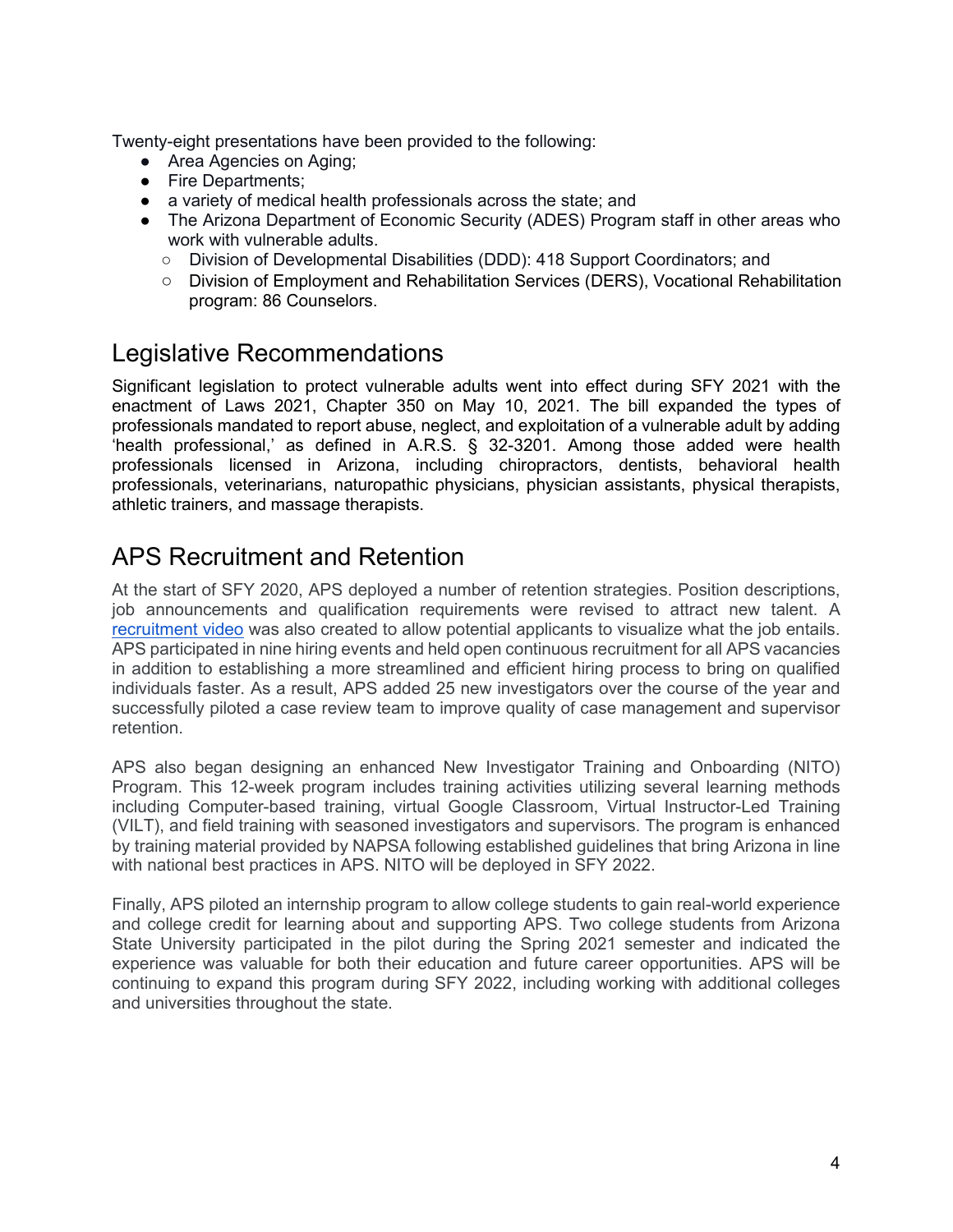#### <span id="page-5-0"></span>Outreach and Education/Community Engagement

As part of the APS Action Plan to increase awareness of vulnerable adult maltreatment and selfneglect, APS created a Community Outreach Coordinator position to provide presentations giving an overview of APS to community partners, providers, and stakeholders. Additionally, a speciallydeveloped Arizona [APS Mandated Reporter Training CBT](https://des.az.gov/services/basic-needs/adult-protective-services-aps/training-education-and-outreach) was developed for the public. Among the governmental entities that participated in the pilot for the mandated reporter training were AHCCCS, the ADES Division of Benefits and Medical Eligibility, ADES DDD, ADES DERS, the ADES Office of Continuous Improvement, and the Arizona Developmental Disabilities Planning Council. Feedback from pilot participants was incorporated into the training. This CBT was added on the APS website at the start of SFY 2022.

During SFY 2021, the Community Outreach Coordinator provided the APS overview and mandated reporter presentations to various groups across the state, including Area Agencies on Aging, AHCCCS Leadership, Arizona Prosecuting Attorneys' Advisory Council, Financial Planners of Arizona, Southern Arizona Law Enforcement Training Center, Support Coordinators from DDD, fire department personnel, and medical professionals.

#### <span id="page-5-1"></span>Data Dashboard/Data Sharing Opportunities

The APS Program launched and enhanced a public-facing dashboard to increase transparency and timely access to APS data. The [APS Dashboard](https://des.az.gov/APSData) includes data on allegations, caseload, alleged perpetrators, demographics, communications and reporting sources, and is updated monthly.

## <span id="page-5-2"></span>COVID-19: Impact on the APS Program

The onset of the COVID-19 Pandemic required APS to modify its investigation practices while continuing its efforts to ensure the safety of vulnerable adults and staff. In adherence with federal and state pandemic guidelines, APS followed the policy and procedures for pandemic and emergent situations developed in SFY 2020, increased the availability of Personal Protective Equipment (PPE) to investigators, and made COVID-19 vaccines available to APS staff through the State Employee Vaccination Program that began in January 2021.

During SFY 2020 and into SFY 2021, APS utilized a virtual investigation model in which investigators observed and interviewed clients using either an electronic device such as a tablet or through a barrier, such as a window or glass door, whenever possible in non-emergency situations. The APS Investigator continued to use client assessment and safety assessment tools to evaluate the client's service needs and safety. When safety concerns could not be mitigated or needs could not be addressed through referrals, the APS Investigator, in consultation with the APS Supervisor, would make in-person contact with the client using COVID-19 safety protocols. When it was not reasonable or practical to interview the client virtually or to observe a client through a barrier, APS interviewed the client over the phone. APS also conducted virtual and telephonic interviews with individuals named as alleged perpetrators and others with information pertinent to the investigation. APS intends to evaluate the use of virtual and telephonic interviews in its post-pandemic protocol, where appropriate, as a way to continue to drive efficiency in investigations.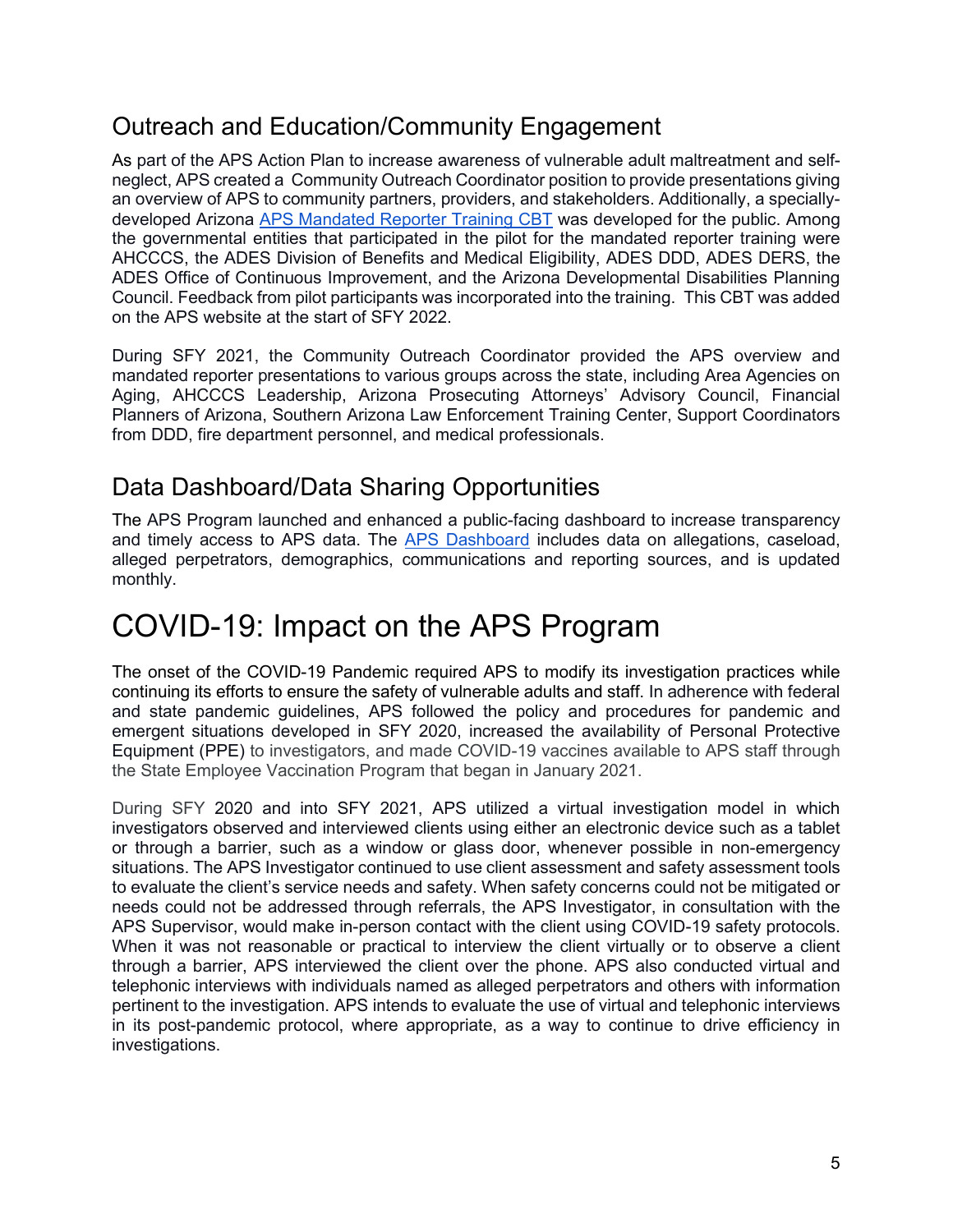In May of 2020, APS received a grant for \$198,000 from the Arizona Criminal Justice Commission for first responders. While APS staff are not medical first responders, APS caseworkers are the first responders to reports of abuse, neglect, and exploitation of older adults. Because older adults are at the highest risk of contracting COVID-19, those working in the APS field need to take special care with their clients - the majority of whom are over the age of 60. This funding allowed for the purchase of the tablets and internet services for virtual investigations as well as PPE, vehicle sanitation and other critical supplies to allow APS to continue its critical operations throughout the pandemic and to support the health and safety of clients and investigators.

In SFY 2021, APS also received \$2 million of funding through the Coronavirus Response And Relief Supplemental Appropriations Act of 2021. This funding was allocated to support and enhance investigations through the pandemic and beyond. A portion of this funding was used to bring on additional investigators to address the increasing caseload throughout the course of the pandemic and additional vehicles were purchased to support investigations in remote areas. Since APS staff face increased exposure to COVID-19 in performing the daily duties of their jobs, a portion of these funds was allocated for hazard pay for those risking their health to serve vulnerable adults. Another portion of the funding is being used to launch a scam awareness campaign to alert individuals to the dangers of scams and how to report suspected scam victimization to APS. In addition, technology enhancements supported by this funding include routing software to enhance the efficiency of commuting between client homes and efax software to allow for faster and more secure transmission of critical documents.

# <span id="page-6-0"></span>Reports and Caseload

APS continues to experience Year over Year (YoY) growth in new reports of abuse, neglect and exploitation, with new report growth for State Fiscal Year (SFY) 2021 above 17 percent YoY and projected to be at or just above 15 percent in FY 2022 and 15.6 percent in FY 2023. This breaks down to a projected 27,251 new reports in SFY 2022 and 31,496 in SFY 2023, respectively. Continued growth is attributed to greater public awareness of the problem of abuse, neglect, and exploitation of vulnerable adults and the Adult Protective Services program, legislative attention to the problem, legislative change to expand the list of mandated reporters, and the increase in the population of Arizona.

In SFY 2021, APS received 52,520 communications into its Central Intake Unit, resulting in 23,658 new reports of neglect, abuse, and exploitation. The average caseload in SFY 2021 was 36 cases per investigator. In accordance with the APS Action Plan, APS aims to reduce the caseload to 25 cases per investigator. Utilizing recruiting and retention techniques outlined above, APS continues to recruit investigators to reduce this caseload.

*New Reports [of Neglect, Abuse and Exploitation by County - Demographics dashboard SFY Comparison 2017 to 2021](https://des.az.gov/APSData)* \*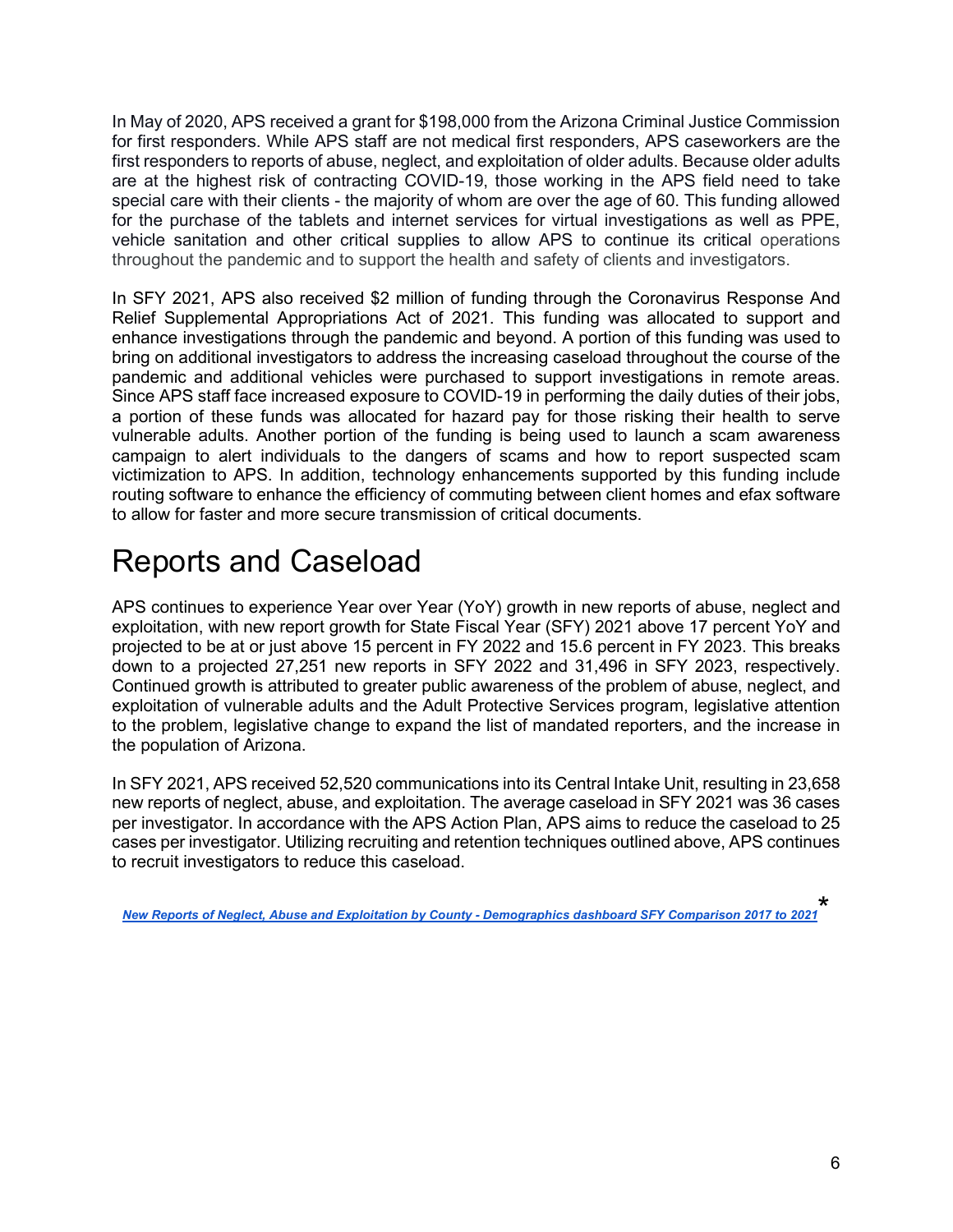

# <span id="page-7-0"></span>Administration for Community Living Grant Awards

### <span id="page-7-1"></span>ACL Grant - APS Data System Replacement

In SFY 2018, the United States Department of Health and Human Services, Administration for Community Living (ACL) awarded APS with a grant to strengthen its use of data and technology. The data and technology grant was to replace the Arizona APS System, an outdated, web-based, internally-developed system that had been in use for more than ten years. WellSky was selected in March 2020 to provide a cloud-based solution. During SFY 2021, the focus was on configuring and testing the new system, myAPS, to ensure its integrity in preparation for its launch in SFY 2022. Once implemented, APS will have an operationally efficient system allowing better workflow, visibility, and reporting capabilities throughout the entire APS process.

### <span id="page-7-2"></span>ACL Grant for Enhanced Investigations

APS received an additional three-year grant from ACL in SFY 2020 to enhance APS investigator training and improve the capacity of the program to meet the needs of vulnerable adults. The three-year grant funds were allocated to improve the training and onboarding of new investigators and enroll current investigators in competency-based training offered by NAPSA. In partnership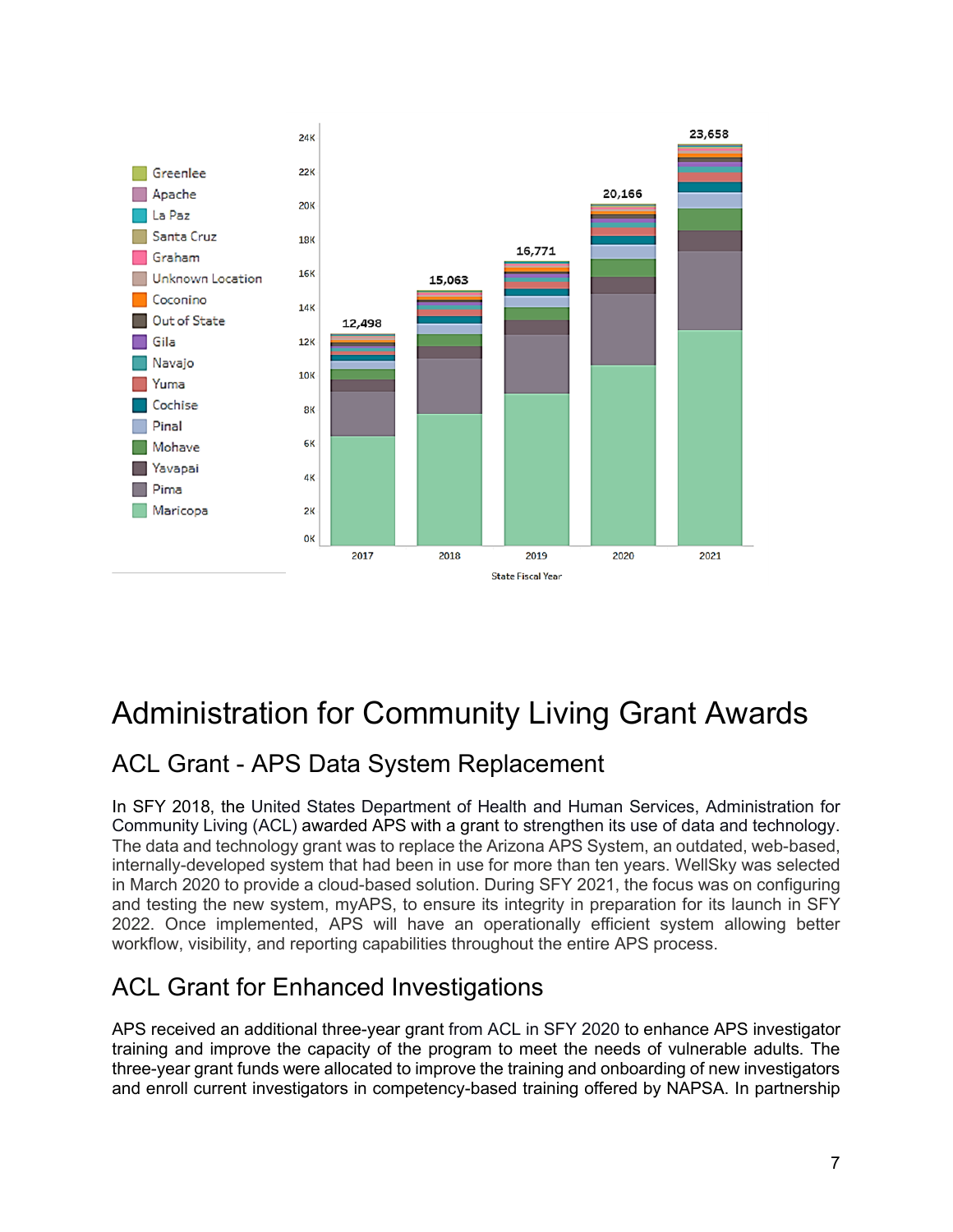with NAPSA, additional components of this grant initiative included conducting a supervisor training needs assessment which was used to prioritize the list of training topics to be developed and delivered for Arizona APS supervisors, and creating and offering an online mandated reporter training course.

#### <span id="page-8-0"></span>● NAPSA Certification

NAPSA certification is a nationally recognized APS core curriculum training program developed by the NAPSA Education Committee and the APS Workforce Innovations at San Diego State University's Academy for Professional Excellence. The NAPSA APS core curriculum offers e-learning modules for each of the 23 core competencies identified by NAPSA as information necessary in the practice of APS. $3$  APS investigators complete the estimated 33 hours of e-learning modules within a structured program consisting of a set number of modules per week. In SFY 2021, APS contracted with NAPSA to offer investigators the opportunity to pursue certification through NAPSA in conjunction with this training.

Investigators who have two years of APS investigation experience are eligible to apply to NAPSA for their certification upon completing the core competency modules. Fifty-six investigators completed the training program and were in the process of being certified as of the end of SFY 2021. The remaining APS investigators will complete this training curriculum in cohorts through the remainder of the three-year grant cycle.

#### <span id="page-8-1"></span>• Supervisor Training

APS, with input from NAPSA's Supervisory Curriculum Advisory Committee, reviewed the results from the Supervisor Needs Assessment, conducted May 2020, and prioritized core supervisor training courses to be developed by NAPSA. The *Supervising a Remote Workforce* training module was developed and delivered by NAPSA. The pilot took place in January 2021 with a group of ten participants. It will be deployed to all supervisors in SFY 2022.

*Building Effective APS Teams* and *Supervisor as Trainer* were two NAPSA Core Supervisor Training modules piloted to Arizona APS supervisors by NAPSA curriculum developers/trainers in July, 2021. Each training session was attended by 13 APS supervisors. Feedback from participants about the most valuable component of the training modules included learning new resources that can be utilized to train staff and how information on trauma-informed practice helped increase their awareness of what investigators experience in terms of trauma. These are scheduled to be deployed to all supervisors in SFY 2022.

During SFY 2021, NAPSA and the Arizona APS Program worked to develop four additional supervisor core training modules scheduled to pilot in SFY 2022:

- *Onboarding New Staff,*
- *Coaching and Mentoring for APS Professionals,*

<span id="page-8-2"></span><sup>&</sup>lt;sup>3</sup> NAPSA - NAPSA Certificate Program - The National APS Certificate Program [https://www.google.com/url?q=http://www.napsa-now.org/the-napsa-certificate](http://www.napsa-now.org/the-napsa-certificate-program/)[program/&sa=D&ust=1599849187609000&usg=AFQjCNFxBUX13Jh2rbEJKeyhmh2KnmC18Q](http://www.napsa-now.org/the-napsa-certificate-program/)